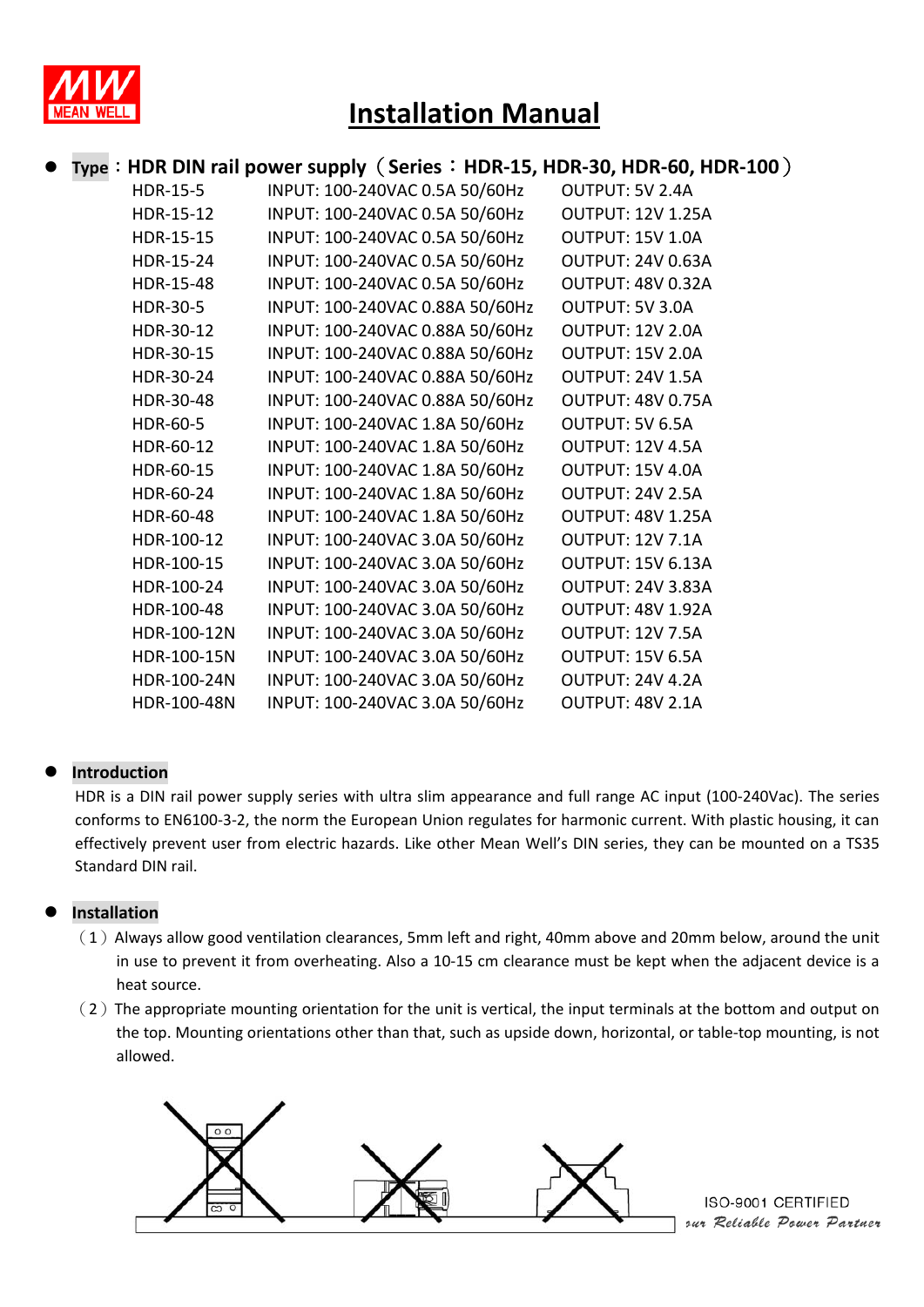

# **Installation Manual**

(3)Use copper wire only, and recommended wires are shown as below.

| AWG                                                                                |     |    | 17 |  |
|------------------------------------------------------------------------------------|-----|----|----|--|
| Rated Current of Equipment<br>(Amp)                                                |     | 10 | 15 |  |
| Cross-section of Lead( $mm2$ )                                                     | 0.8 |    |    |  |
| Note: Current each wire carries should be de-rated to 80% of the current suggested |     |    |    |  |

above when using 4-6 wires connected to the unit.

Make sure that all strands of each stranded wire enter the terminal connection and the screw terminals are securely fixed to prevent poor contact. If the power supply possesses multi-output terminals, please make sure each contact is connected to wires to prevent too much current stress on a single contact.

- $(4)$  Use wires that can withstand temperatures of at least 80°C, such as UL1007.
- $(5)$  Recommended wire strapping length is 6mm (0.236").
- $(6)$  Recommended screwdriver is 3mm, slotted type.
- $(7)$  The recommended torque setting for terminals is shown as below.

| Model         | I/P                    | O/P                  |
|---------------|------------------------|----------------------|
| <b>HDR-15</b> | 5 kgf-cm (4.4 Lb-in)   | 5 kgf-cm (4.4 Lb-in) |
| <b>HDR-30</b> | 3.4 kgf-cm (3.0 Lb-in) | 5 kgf-cm (4.4 Lb-in) |
| <b>HDR-60</b> | 3.4 kgf-cm (3.0 Lb-in) | 5 kgf-cm (4.4 Lb-in) |
| HDR-100       | 3.4 kgf-cm (3.0 Lb-in) | 5 kgf-cm (4.4 Lb-in) |

(8)Suggested fuse and maximum number of the HDR that can be connected to a circuit breaker at 230V are shown as below.

| Model          | Fuse         | Circuit breaker |                 |
|----------------|--------------|-----------------|-----------------|
|                |              | C <sub>16</sub> | D <sub>16</sub> |
| <b>HDR-15</b>  | T2A/L250V    | 32              | 51              |
| <b>HDR-30</b>  | T3.15A/H250V | 12              | 24              |
| <b>HDR-60</b>  | T3.15A/H250V |                 | 14              |
| <b>HDR-100</b> | T3.15A/H250V |                 |                 |

#### (9) Mounting Instruction:

Mount as shown in figure only, with input terminals down, or else sufficient cooling will not be possible. Admissible DIN rail: TS35/7.5 or TS35/15

| For rail fastening: | o o o o |
|---------------------|---------|
|                     |         |

- (a) Tilt the unit slightly rearwards.
- $(b)$  Fit the unit over top hat rail.
- $(c)$  Slide it downward until it hits the stop.
- $(d)$  Press against the bottom for locking.
- $(e)$  Shake the unit slightly to check the locking action.



 $(10)$  For other information about the products, please refer to www.meanwell.com for details.